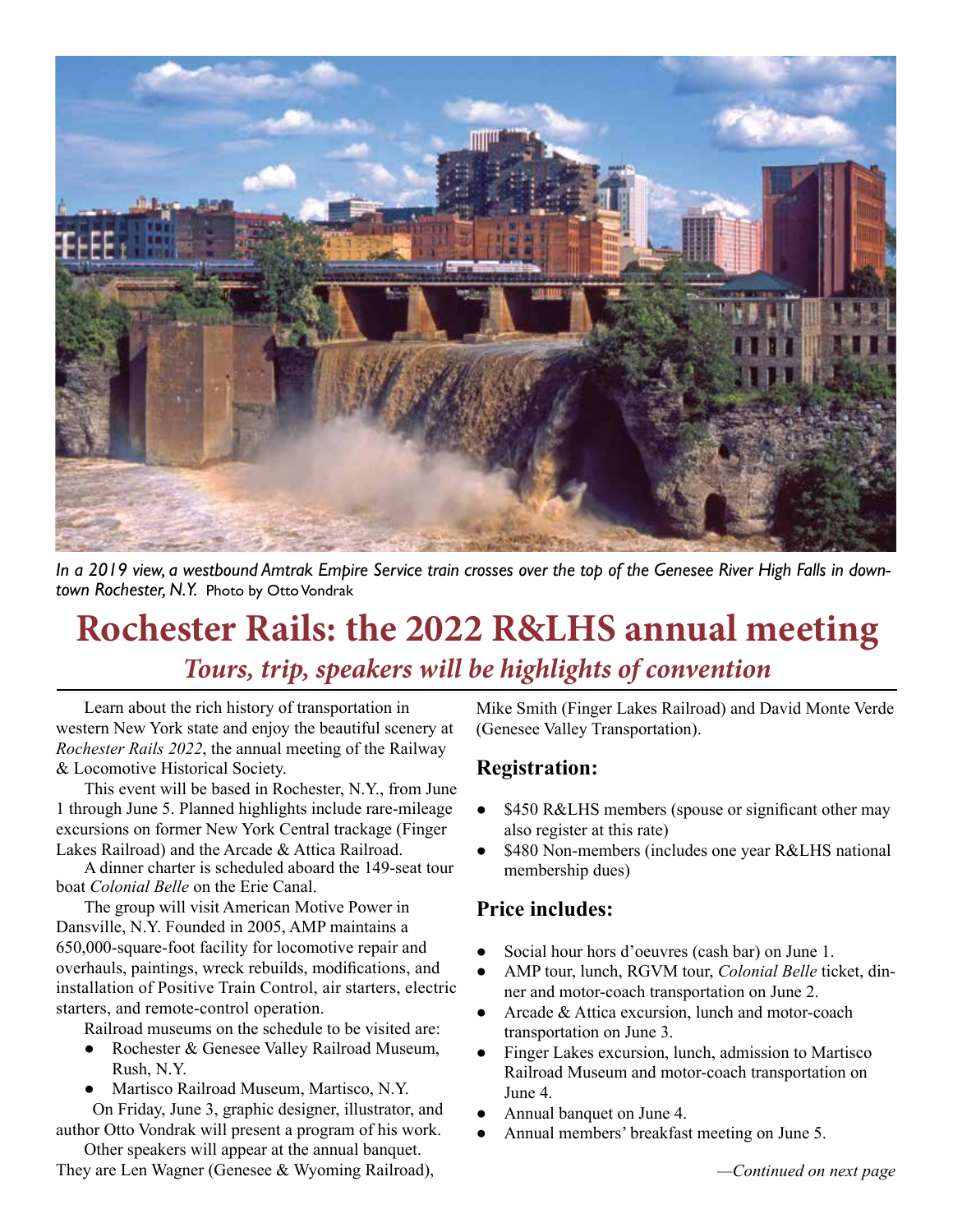# **Details, schedule for 2022 R&LHS annual meeting**

*—Continued from previous page*

### **Hotel Information**

The Hilton Garden Inn – Rochester Downtown (155 E. Main St.) has reserved a block of rooms for R&LHS members until May 2, 2022, at a special rate of \$149 (plus taxes) per room (king or queen bed) per night. This rate includes breakfast each morning in the hotel lobby. To secure this rate, call 1-800-HILTONS or book online using the promotion code **RLHS22** at www.hilton.com.

After entering www.hilton.com, look up Rochester, N.Y., for the dates June 1-5. Enter **RLHS22** in the special rates section. It will take you to a selection of Rochester Hilton properties. Click on Hilton Garden Inn Downtown and you will see the room selection at our group rates.

On or after May 3, 2022, reservations will be accepted on a space-available basis at the best rate available at the time of booking.



*Railroad author Otto Vondrak waves from a 1921 New York Central Railroad wooden caboose. He will be a speaker at R&LHS' s 2022 annual meeting.* Photo by Blair Kooistra

# **Schedule of Events**

### **Wednesday, June 1**

| $3:00 \text{ pm}$    | Registration (Hilton Garden Inn |  |
|----------------------|---------------------------------|--|
|                      | Downtown) - Eggleston Ballroom  |  |
| $5:00 \text{ pm}$    | Social hour with hors d'oeuvres |  |
|                      | (cash bar) – Ritter Room        |  |
| $6:00 \text{ pm}$    | Dinner on your own              |  |
| $7:30 \,\mathrm{pm}$ | R&LHS Board meeting - Eggleston |  |
|                      | Ballroom                        |  |

## **Thursday, June 2**

| $6:00 \text{ am}$  | Complimentary breakfast in hotel lobby |   |
|--------------------|----------------------------------------|---|
| $7:45$ am          | Buses depart hotel                     |   |
| $9:00$ am          | Tour plant of American Motive Power,   |   |
|                    | Dansville, N.Y.                        | 4 |
| $10:30$ am         | Buses depart AMP                       | 5 |
| Noon               | Box lunch at Rochester & Genesee       | 6 |
|                    | Valley Railroad Museum - Rush,         | 7 |
|                    | N.Y.                                   |   |
| $1:00 \text{ pm}$  | Tour RGVM                              |   |
| $5:30 \text{ pm}$  | Buses depart RGVM                      |   |
| $6:30 \text{ pm}$  | Dinner charter on Erie Canal           |   |
|                    | (Colonial Belle tour boat)             |   |
| $9:30 \text{ pm}$  | Boat returns to Fairport, N.Y.         | 8 |
| $10:00 \text{ pm}$ | Buses arrive at hotel                  |   |
|                    |                                        |   |

# **Friday, June 3**

| $6:00$ am<br>7:45 am | Complimentary breakfast in hotel lobby<br>Buses depart hotel |
|----------------------|--------------------------------------------------------------|
| $9:30$ am            | Arrive Arcade, N.Y. - Arcade & Attica                        |
|                      | train excursion (lunch included)                             |
| $4:30 \text{ pm}$    | Buses depart Arcade, N.Y.                                    |
| $6:00 \text{ pm}$    | Buses arrive hotel, dinner on your own                       |
| $8:00 \text{ pm}$    | Railroad history presentation by speaker                     |
|                      | Otto Vondrak - Paul Louis Room                               |

### **Saturday, June 4**

| $7:00$ am         | Complimentary breakfast in hotel lobby   |
|-------------------|------------------------------------------|
| 8:30 am           | Buses depart hotel                       |
| $10:00$ am        | Arrive Geneva, N.Y. - Finger Lakes       |
|                   | Railroad train excursion (lunch and tour |
|                   | of Martisco Railroad Museum included)    |
| $4:00 \text{ pm}$ | Buses depart Geneva                      |
| $5:00 \text{ pm}$ | Buses arrive hotel                       |
| $6:00 \text{ pm}$ | Social hour (cash bar) – Ritter Room     |
| $7:00 \text{ pm}$ | Annual banquet with Len Wagner (G&W),    |
|                   | Mike Smith (FGLK), David Monte Verde     |
|                   | (GVTR) – Ritter Room                     |

#### **Sunday, June 5**

| $8:00 \text{ am}$ | Members' breakfast meeting – Ritter Room |
|-------------------|------------------------------------------|
| $11:00$ am        | Closing remarks and adjournment          |

# **\*\*\*** *Registration form on next page* **\*\*\***